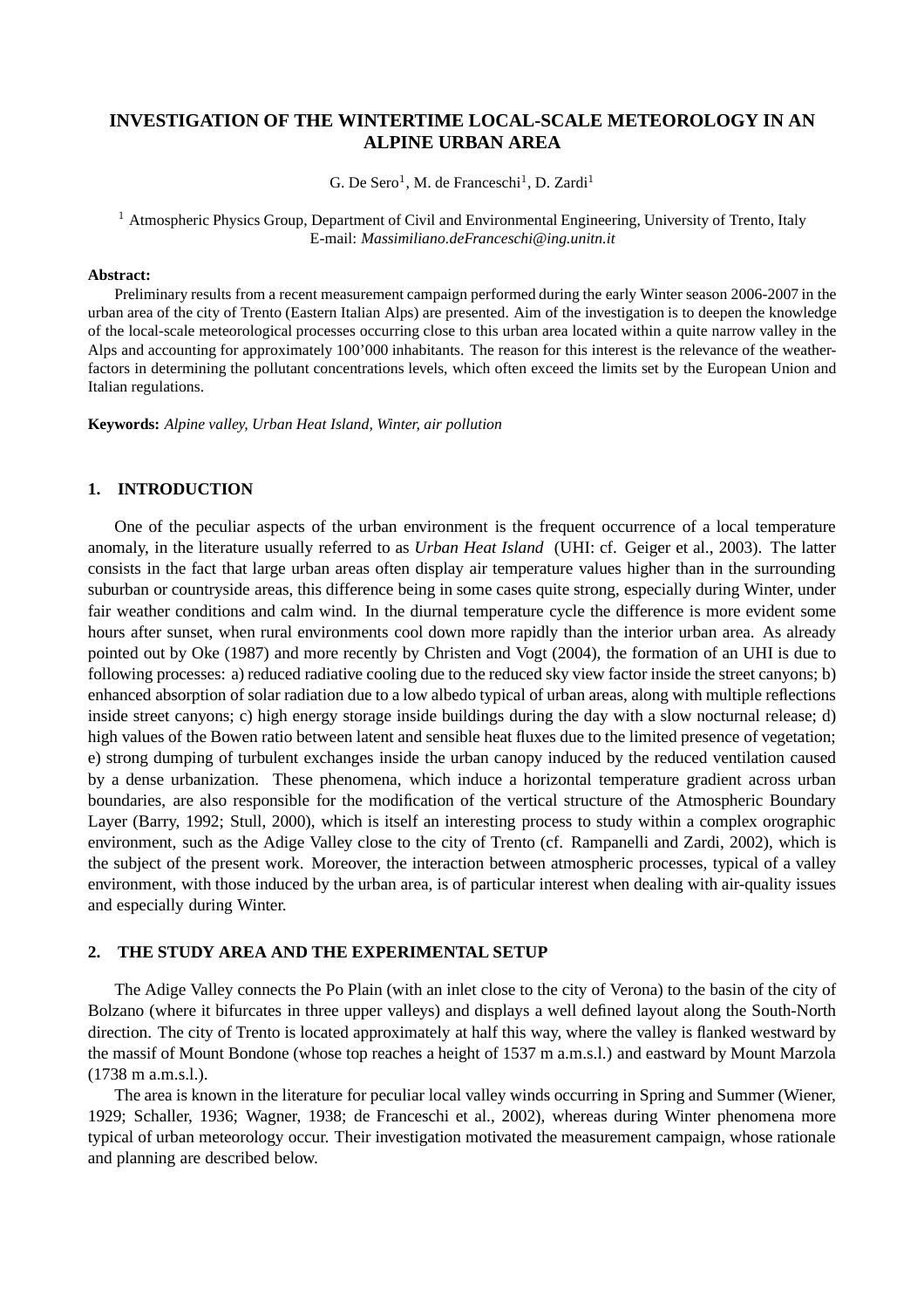

**Figure 1:** Schematic representation of the layout of the instrument network, including HoBo air temperature and humidity sensors (red squares), automated weather stations (AWS, yellow triangles), air-quality stations (green circles) and a measurement system based on a cable car (dotted red line).



**Figure 2:** Time-height representation of the diurnal evolution of the vertical structure of potential temperature measured from cable car runs on 6 November 2006.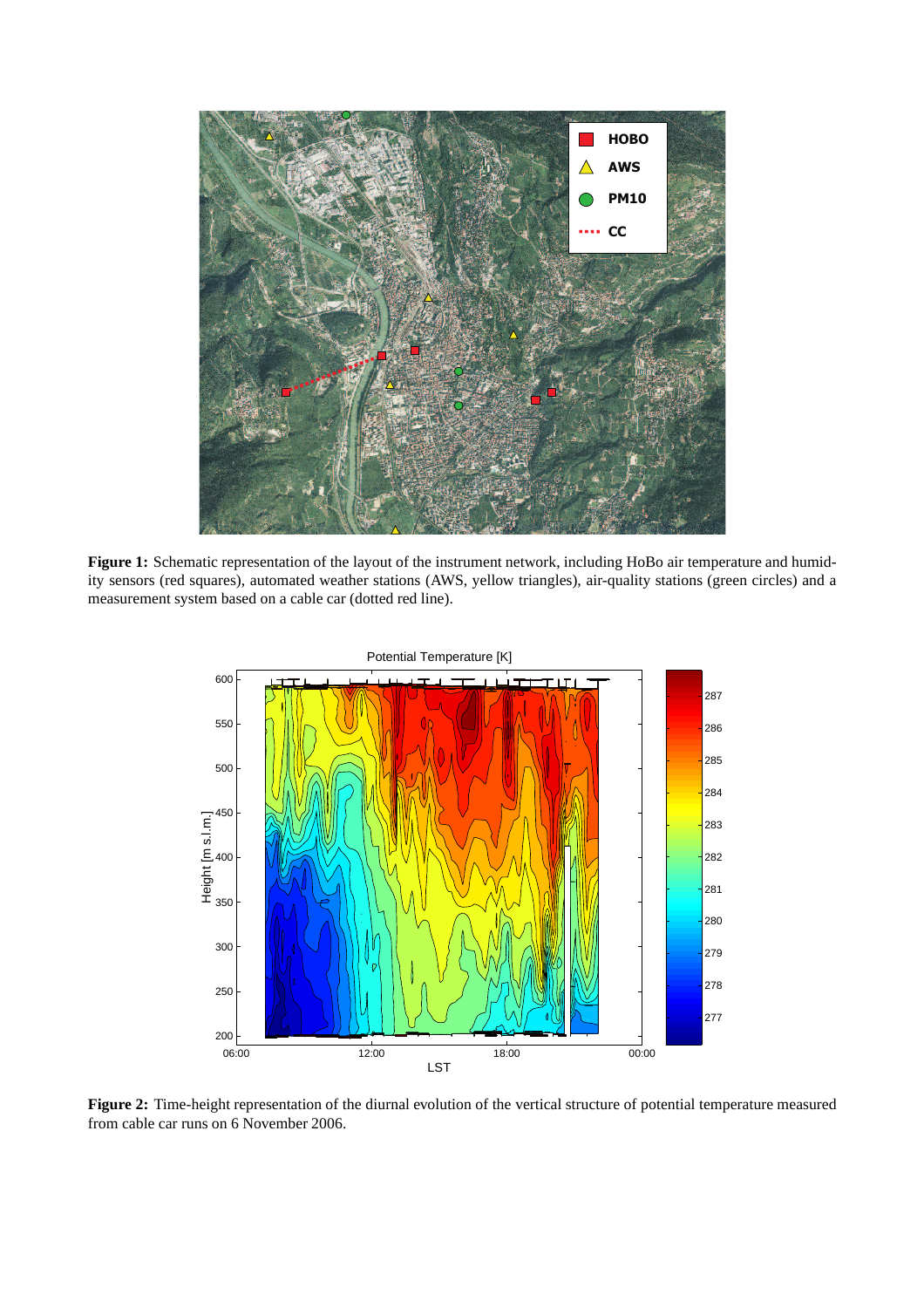The experimental setup included 4 automated weather stations, permanently operated by various Institutions and located close to the city centre, North and South to the central urban area and on the Eastern sidewall of the valley respectively.

As it is well known that the boundary layer vertical structure within valleys can be significantly different from flat uniform terrain (Rampanelli and Zardi, 2002, 2004; Rampanelli et al., 2004), in order to investigate in detail not only the horizontal but also the vertical thermal structure, the above observing network - approximately North-South oriented (i.e. along-valley) and laying at the same height on the valley floor - was integrated with one further network composed of 5 air temperature and humidity dataloggers (HoBo), placed in a crossvalley direction along two facing slopes on opposite valley sidewalls, the upper extremes being Mesiano, on the Eastern sidewall (at approximately 300 m a.m.s.l.) and Sardagna, on the Western sidewall (600 m a.m.s.l.), close to the upper station of the cable car line, which was used as a mobile platform for further soundings.

The latter were aimed at obtaining a more detailed picture (both in space and in time) of the vertical temperature structure with special emphasis on the occurrence and strength of possible inversion layers. The whole setup included an air temperature and humidity sensor (Rotronic MP101A), a barometer (Vaisala PTB101B) and a datalogger (DataTaker D600) for the acquisition and storage of the data at 1 Hz rate.

After a series of test runs, which demonstrated the reliability of the method, measurements have been performed for several days and some preliminary results are presented here, briefly focusing on the effects of local scale processes on the diurnal evolution of the temperature field.

#### **3. RESULTS**

The analysis of the temperature data measured at the various locations allows an immediate characterization of the area into urban or rural environment: the first one displays a common behaviour with values between 1◦C and 4◦C higher with respect to the second one. This is particularly evident for the nocturnal values, whereas during the morning (i.e. between 09:00 and 14:00 LST) the heating effect induced by the increasing solar radiation is uniform over the whole area considered in this study.

The time series of wind speed and direction also allow to distinguish the position of the measuring stations respectively inside, above or outside the urban area: as a matter of fact, considering that the cold seasons are mostly characterized by low speed conditions, the highest intensities (of order 3–5 m s−<sup>1</sup> ) are recorded by the weather station operated by the Atmospheric Physics Group of the Department of Civil and Environmental Engineering of the University of Trento and located on the rooftop of an old tower well inside the central urban area (*http://prometeo.unitn.it/*). On the contrary, the stations located at street-level inside the city, as well as the stations in the surrounding open areas, display lower wind speeds, often close to calm conditions. These differences can partly explain the different patterns in pollutant concentrations typically measured during the winter seasons: the very low wind speed inside the Urban Canopy Layer (in this case mainly characterized by quite narrow streets, displaying a depth-to-width ratio around 2) is responsible for pollutant stagnation within the street canyons. Only when the weak local-scale circulations are replaced by stronger flows at larger scale, such winds can be detected at all sites inside and outside the urban area, even through with small differences. Unfortunately no information were available at the time of this study on the vertical structure of the wind field close to the investigation area: such data would be important in coupling the dynamical structure of the boundary layer to its thermal structure.

Considering the vertical thermal structure of the atmosphere in the first few hundred meters close to the ground, explored by means of the system installed on the cable car, other interesting considerations can be added to the discussion. The time-height 2D plot of the potential temperature measured during the opening hours of the cable car on 6 November 2006 (Fig. 2) clearly shows the transition from a nocturnal ground based inversion toward a diurnal well mixed boundary layer. This pattern can be considered as typical for fair weather conditions during the cold season, the only differences being the strength and duration of both stable and unstable conditions due to the different evolution along the season. For what concernes the effects on the pollutant concentrations, considered in terms of  $PM_{10}$ , which is one of the main indicators usually adopted by the en-